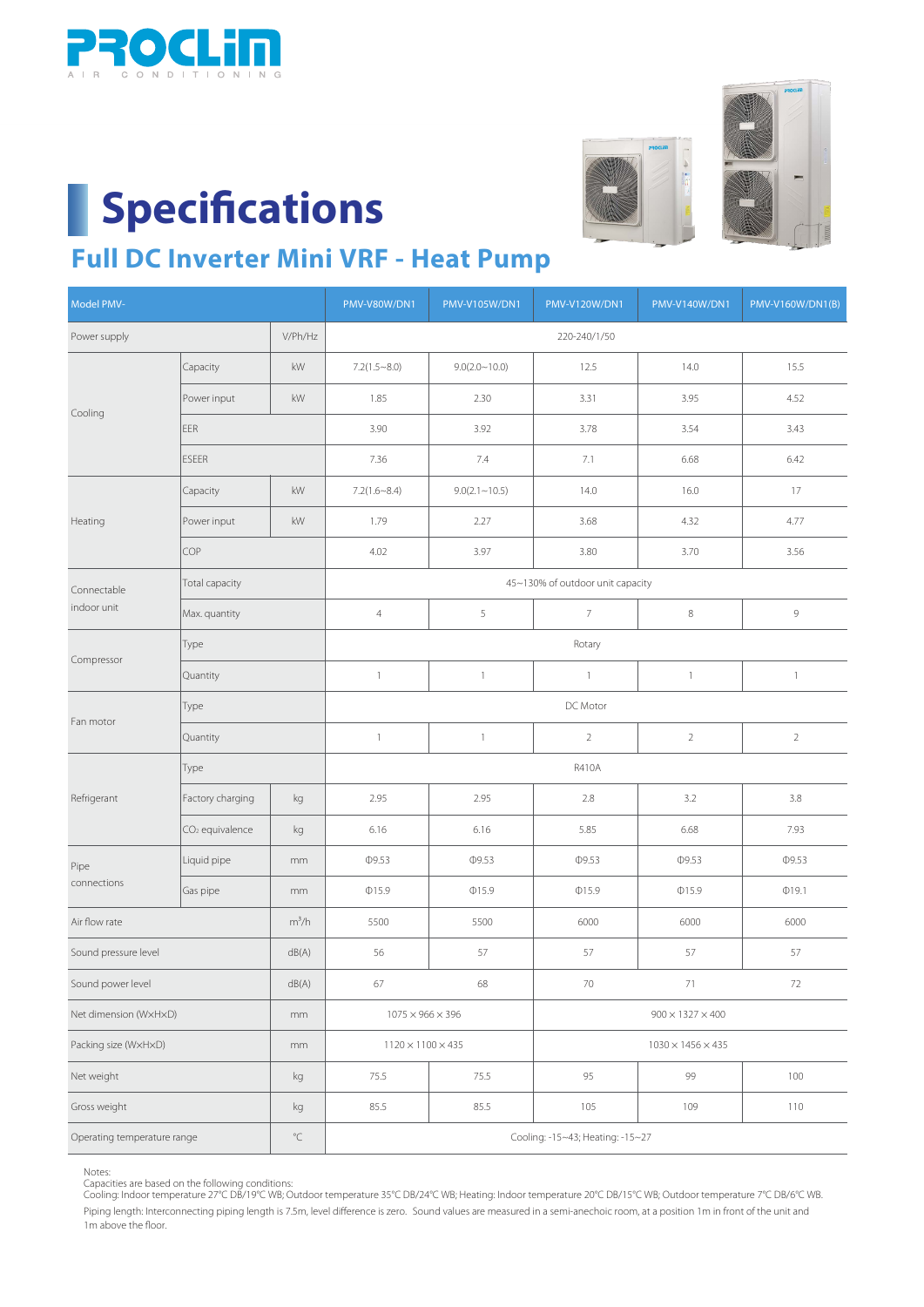

### **Specifications**





#### **Full DC Inverter Mini VRF - Heat Pump**

| Model PMV-                  |                             |                         | PMV-V120W/DRN1                   | PMV-V140W/DRN1 | <b>PMV-V160W/DRN1</b> | PMV-V180W/DRN1 |  |  |
|-----------------------------|-----------------------------|-------------------------|----------------------------------|----------------|-----------------------|----------------|--|--|
| Power supply                |                             | V/Ph/Hz                 | 380-415/3/50                     |                |                       |                |  |  |
|                             | Capacity                    | kW                      | 12.5                             | 14.0           | 16.0                  | 17.5           |  |  |
|                             | Power input                 | kW                      | 3.31                             | 3.95           | 4.66                  | 5.3            |  |  |
| Cooling                     | EER                         |                         | 3.78                             | 3.54           | 3.43                  | 3.3            |  |  |
|                             | <b>ESEER</b>                |                         | 7.1                              | 6.68           | 6.42                  | 6.21           |  |  |
| Heating                     | Capacity                    | kW                      | 14.0                             | 16.0           | 17.5                  | 19             |  |  |
|                             | Power input                 | kW                      | 3.68                             | 4.32           | 4.92                  | 5              |  |  |
|                             | COP                         |                         | 3.80                             | 3.70           | 3.56                  | $3.8\,$        |  |  |
| Connectable<br>indoor unit  | Total capacity              |                         | 45~130% of outdoor unit capacity |                |                       |                |  |  |
|                             | Max. quantity               |                         | $\overline{7}$                   | $\,8\,$        | 9                     | $\mathsf g$    |  |  |
| Compressor                  | Type                        |                         | Rotary                           |                |                       |                |  |  |
|                             | Quantity                    |                         | $\mathbf{1}$                     | $\mathbbm{1}$  | $\mathbf{1}$          | $\mathbf{1}$   |  |  |
|                             | Type                        |                         | DC motor                         |                |                       |                |  |  |
| Fan motor                   | Quantity                    |                         | $\sqrt{2}$                       | $\overline{2}$ | $\overline{2}$        | $\sqrt{2}$     |  |  |
|                             | Type                        |                         | R410A                            |                |                       |                |  |  |
| Refrigerant                 | Factory charging            | kg                      | $2.8\,$                          | 3.2            | $3.8\,$               | 4.5            |  |  |
|                             | CO <sub>2</sub> equivalence | kg                      | 5.85                             | 6.68           | 7.93                  | 9.40           |  |  |
| Pipe<br>connections         | Liquid pipe                 | $\rm{mm}$               | Φ9.53                            | Ф9.53          | Ф9.53                 | Φ9.53          |  |  |
|                             | Gas pipe                    | mm                      | @15.9                            | @15.9          | @19.1                 | @19.1          |  |  |
| Air flow rate               |                             | $m^3/h$                 | 6000                             | 6000           | 6000                  | 6800           |  |  |
| Sound pressure level        |                             | dB(A)                   | 57                               | 57             | 57                    | 59             |  |  |
| Sound power level           |                             | ${\sf dB}({\sf A})$     | 70                               | 71             | 72                    | 74             |  |  |
| Net dimension (WxHxD)       |                             | mm                      | 900 x 1327 x 400                 |                |                       |                |  |  |
| Packing size (WxHxD)        |                             | mm                      | 1030 x 1456 x 435                |                |                       |                |  |  |
| Net weight                  |                             | kg                      | 95                               | 99             | 100                   | 107            |  |  |
| Gross weight                |                             | kg                      | 106                              | 109            | 110                   | 118            |  |  |
| Operating temperature range |                             | $^{\circ}\!{\mathbb C}$ | Cooling: -15~43; Heating: -15~27 |                |                       |                |  |  |

Notes:

Capacities are based on the following conditions:

Piping length: Interconnecting piping length is 7.5m, level difference is zero. Cooling: Indoor temperature 27°C DB/19°C WB; Outdoor temperature 35°C DB/24°C WB; Heating: Indoor temperature 20°C DB/15°C WB; Outdoor temperature 7°C DB/6°C WB.

Sound values are measured in a semi-anechoic room, at a position 1m in front of the unit and 1m above the floor.